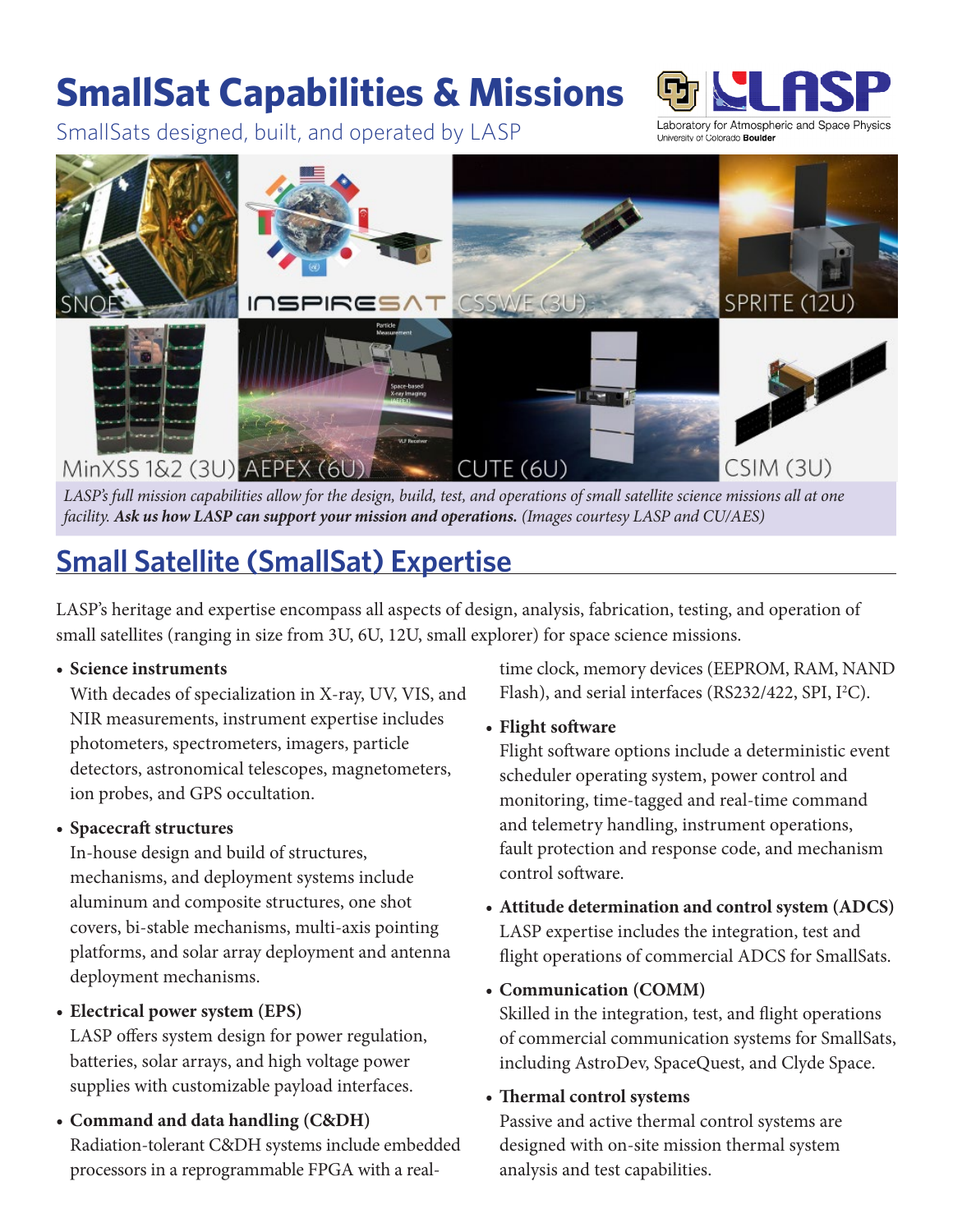### **SmallSat Flight Operations**

### **Operation Capabilities**

LASP provides full mission operations for the emerging field of SmallSats. The SmallSat Operations Center builds on a legacy of providing superior onorbit mission operations and scientific instrumentation for NASA space missions. The ground stations (UHF and S-Band) are controlled through the SmallSat Operations Center at the lab's main building in Boulder, Colorado.

### **Mission Operations & Data Systems (MO&DS)**

The MO&DS staff manage the day-to-day mission and scientific operations for numerous NASA spacecraft and instruments including SmallSats. LASP is one of only a few university-based mission operations centers in the world. The laboratory trains and certifies undergraduate and graduate students to perform flight mission and instrument operations. Our unique mix of professional and certified student staff increases access to space for university researchers and private-sector partners.

### **Future expansion**

In addition to the aforementioned UHF and S-band capabilities at the Boulder facility, LASP plans to connect the SmallSat Operations Center to external ground assets in Singapore and Taiwan as part of the INSPIRE program. Continued expansion of operation capabilities support a broad range of scientific investigations as well as offer increased performance for CubeSat and SmallSat programs for LASP and our partners.

### **LASP has a proven record of successful SmallSat operations**

Beginning with SNOE in 1998, LASP has continued to provide operations for SmallSats including: Colorado Student Space Weather Experiment (CSSWE), 2012– 2014; the Miniature X-ray Solar Spectrometer -1 and -2 (MinXSS-1), 2015–2017; (MinXSS-2), 2018–2019; and the Compact Solar Spectral Irradiance Monitor (CSIM), 2018–present.



*LASP maintains UHF uplink and downlink (@9.7 Kbps) capabilities with antennas in Boulder, Colorado and Fairbanks, Alaska, as well as an S-band downlink capability (@1.0 Mbps) at the Boulder facility.*

### **Future mission operations**

The LASP SmallSat operation team is currently working on these CubeSat missions supported though NASA's CubeSat Launch Initiative (CSLI) and India's Polar Satellite Launch Vehicle (PSLV):

- **• Atmospheric Effects of Precipitation through Energetic X-rays (AEPEX)**, CSLI
- **• Compact Total Irradiance Monitor (CTIM)**, CSLI
- **• Colorado Ultraviolet Transiting Experiment (CUTE)**, Secondary on Landsat-9 NET, CSLI
- **• CubeSat: Inner Radiation Belt Experiment (CIRBE)**, CSLI
- **• INSPIRESat-1,** PSLV
- **• MinXSS-3,** MinXSS 1&2 hosted instrument on INSPIRESat-1
- **• Supernova Remnants and Proxies for ReIonization Testbed Experiment (SPRITE)**, CSLI

*LASP is looking for opportunities to collaborate and partner with other university-based space programs, as well as private, commercial CubeSat and SmallSat enterprises.*